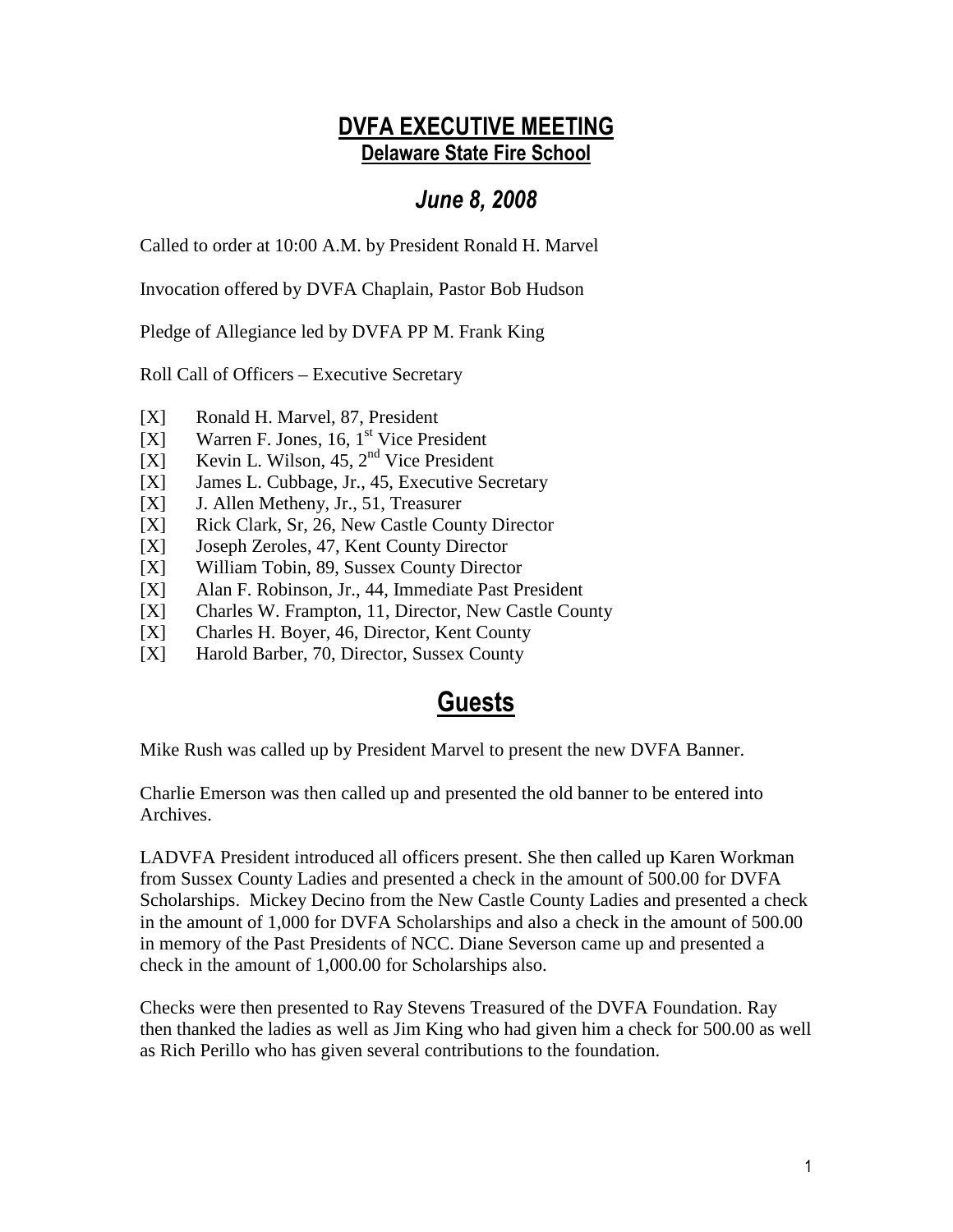# Report of Officers

**President Marvel-** These months have been very busy for me and my family. The fire service has gotten a tremendous amount of my time. The learning curve is one of great patience and understanding. I hope that all the members feel that I have given fair judgment and treatment to all situations.

I have enjoyed being the President of the DVFA and hope the next few months are as fruitful as the last few.

Since our last meeting I have attended all the functions requested of me by this association. I have traveled over 3,100 ground miles and attended over 25 events. If anyone has any questions or concerns feel free to contact me.

Congratulations to Kevin Wilson's Daughter who was awarded one of the 10 scholarships in the county from the NVFC.

Always remember being part of the solution is much more productive than being part of the problem.

**First Vice President Jones-** Since the last meeting I have attended 32 functions and devoted 203 hours and traveled over 5,100 miles.

**Second Vice President Wilson**- During the period March 1, 2008 through May 31, 2008 I attended 26 meetings, spent a total of 118 hours on association business, and traveled 1847 miles. At this time all committees that I am involved with are working.

**Treasurer Metheny** – Fellow Officers, Delegates, Alternates, Members and Guests, It gives me great pleasure to present the attached Treasurer's report for the period March 8, 2008 through June 6, 2008. This report includes both the DVFA Operations and the Conference account.

Between now and the Conference, I will prepare the financial records for the annual audit and work with the Officers and Budget Committee to develop the Annual Operating Budget for Fiscal 2009.

I wish everyone a safe and fun filled summer. If anyone has any questions, please see me.

**Executive Secretary Cubbage** has prepared and carried out the required duties and functions of the office since the last Executive Committee Meeting.

I have attended a Meeting with Governor Minner's Staff and numerous meetings with other state agency officials and Elected Officials, three w/DEMA in regards to FY-09 Funding issues, two DHSTPWG, three SFPC meeting, two DVFA Officer's meetings, 800 MHz meeting, three Homeland Security Meetings, two DEMSOC Meetings, MISC meeting, two SIEC Meetings, two NIMS meetings, NIMS Seminar, DEMA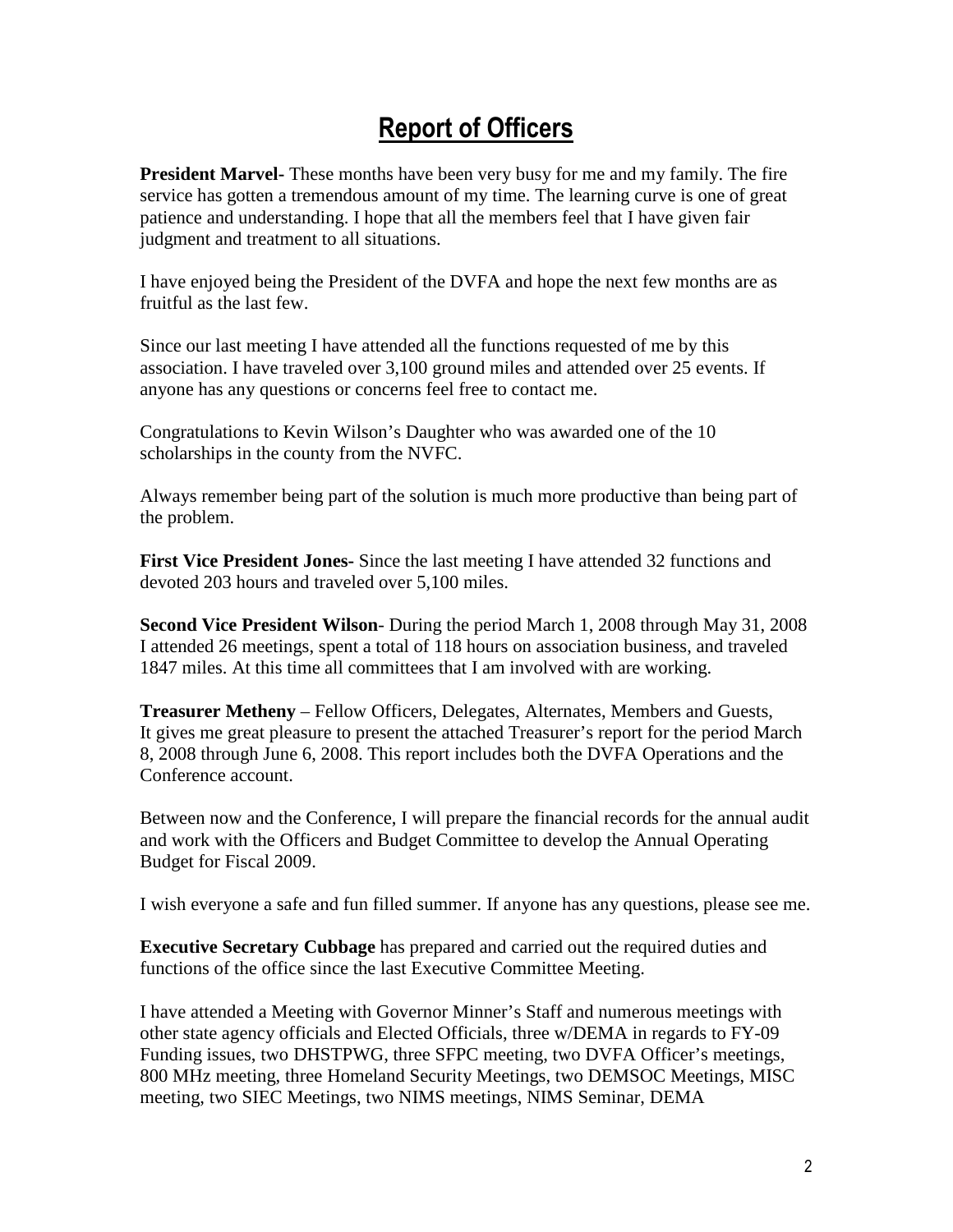Communications Seminar, Meeting w/Chief Bundek – Sta. #54, Three County Fireman's Assoc Meetings, a DVFA Foundation meeting and a Conference Comm. Meeting. I also attended the Governors Prayer Breakfast, the Bond Bill Hearing, the Sen. Adams Tribute Diner, CFIS – Washington, DC, FDIC – Indianapolis, IN, Cumberland Valley Vol. Firemen's Assoc. President's Council Meeting – Hudson, NY, and the IAAI Foundation Board Meeting in Philadelphia, PA.

During the months of March, April and May the position devoted 471.5 hours and traveled 2569 miles to support the Association.

Executive Secretary's Misc. Items:

- Reported that the Funeral Expenses for eligible members of the fire service and ladies aux. are not subject to Federal Withholding taxes
- Copy of the current Legislative update has been provide to all members present

### *Motion made by Jim Cubbage to accept Officers Reports and that they be spread upon the minutes. Seconded by Tom D'Alessandro. Motion Carried*

**Delaware Fire Service News – Warren F. Jones -** New Addition will be coming out soon. There is a new section titled ask the Candidates. If anyone has any questions for them please send them to Warren and he will be sure to ask and post responses.

**DVFA Public Relations David L. Bonar**- During the past quarter I counted 321 news stories in various periodicals on the Delmarva Peninsula that were related to the volunteer fire service. Facilitated and briefed members of the executive board in dealing with requests for television, newspaper and radio interviews.

Met with the Executive Board to discuss the need for the legislative reception outside Legislative Hall in Dover, After much discussion the group decided not to hold the event as a means of showing out respect for the lack of money in the State at the present time. An Alternative date will be selected to hold a smaller gathering and we will visit the legislators to discuss our needs for the next fiscal year.

Discussed, with members of the Executive Board whether we should or should not respond to opinion pieces in the newspapers that are occasionally critical of the fire service. After lengthy discussion it was the discussion of the board to refrain form meeting with, or discussing with reporters or columnists out position in regards to financial problems experienced in some fire companies.

Discussed with Vaughn Rider of Belvedere, a plan of action, should he be contacted by the media in regards to the investigation into alleged misuse of company funds. Discussed press release with Office of the Attorney General and State Auditor, in the wake of a criminal investigation into the matter. Reviewed the press release and made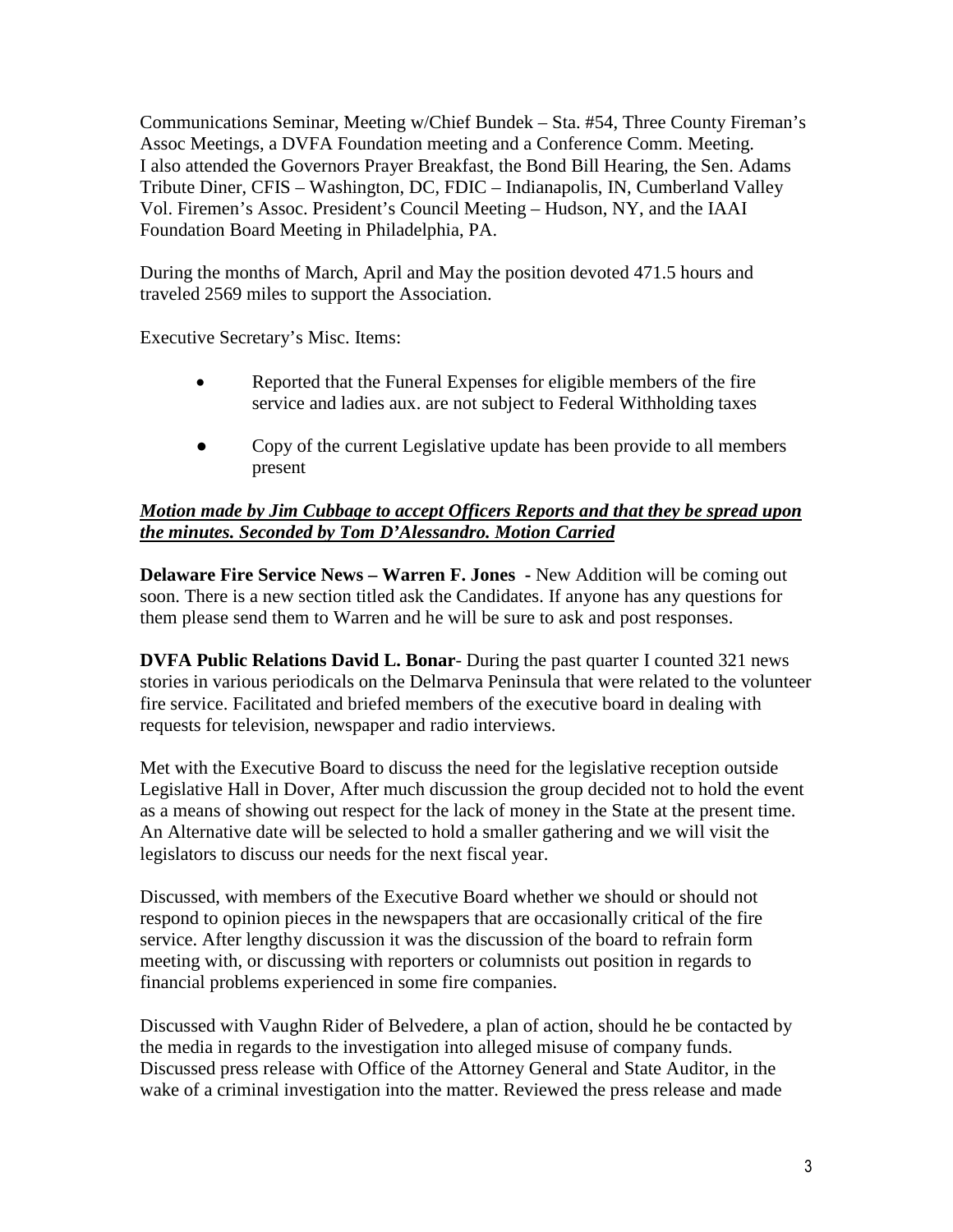sure it was sent out to all Executive Board members as soon as it was released to the media. Helped monitor legislation, assisting Executive Secretary James Cubbage and continue to monitor Grant In Aid funding plans by legislature. Composed, circulated and advised Executive Board on how to approach legislatures regarding legislative funding for our various efforts. (Note- several legislative issues remain on the table this session, which will deal with Fire Company funds, how they are monitored and how possible misuse should be dealt with.

Attended several meetings with Executive Board to review the DVFA Media polices as well as other issues facing the Volunteer Fire Service. As always, remain on call 24/7 to assist the DVFA in any means possible.

**DVFA Legal Counsel - John F. Brady, Jr**.- has been in contact with the Officers. John was in the hospital for 10 days, Thank you to Jim Monihan who came to see him everyday! He is happy to be back John will also be on a statewide tour and don't be surprised if he pops into your firehouse.

# Committee Reports

- 1. **State Fire Prevention Commission Chairman Marvin C. Sharp** Introduced all Commissioners who were present. He stated the commission would be using email a lot more as communications to help save money on the budget for postage. He also wanted to make aware of the seatbelt law for the fire service. IT'S THE LAW!
- 2. **Advisory to SFPC for EMS Doug Butler** Stated the EDIN system is currently down and they are working to get it back up and running. The Commission is going to be providing a recommendation to improve this.
- 3. **Advisory to State Fire Marshal –Grover P. Ingle** Its been very busy over the last few months. There have been 5 fire deaths this year and 3 of those had working smoke detectors in the home. Congratulations to the staff for the good article in the paper recently. There currently are no legislative issues this year from his office. The Fire Marshal's office is looking forward to assisting in any way they can.
- 4. **Advisory to DSFS –Robert P. Newman** they are currently beginning construction on the sprinkler Prop. Class attendance for the spring is at average or above. Firefighter and Fire Officer Certification Testing, Test conducted this week- 16 ff I/II – 12 FO I-3 FO II. Annual Planning and Evaluation Staff Meeting- June 18-20, Held offsite, Held Three days to review the operation of the fire school. Fire Chief's Survey, Majority of the Chiefs support a Delaware Standard for FF and FO. Status Budget- advised a plan for a 8% reduction for FY09. Will review costs of programs for possible adjustment of fees. Jay Myers has left employment with the school. Will look to fill the position based on the 2009 budget information. They do not expect any planning monies for the Sussex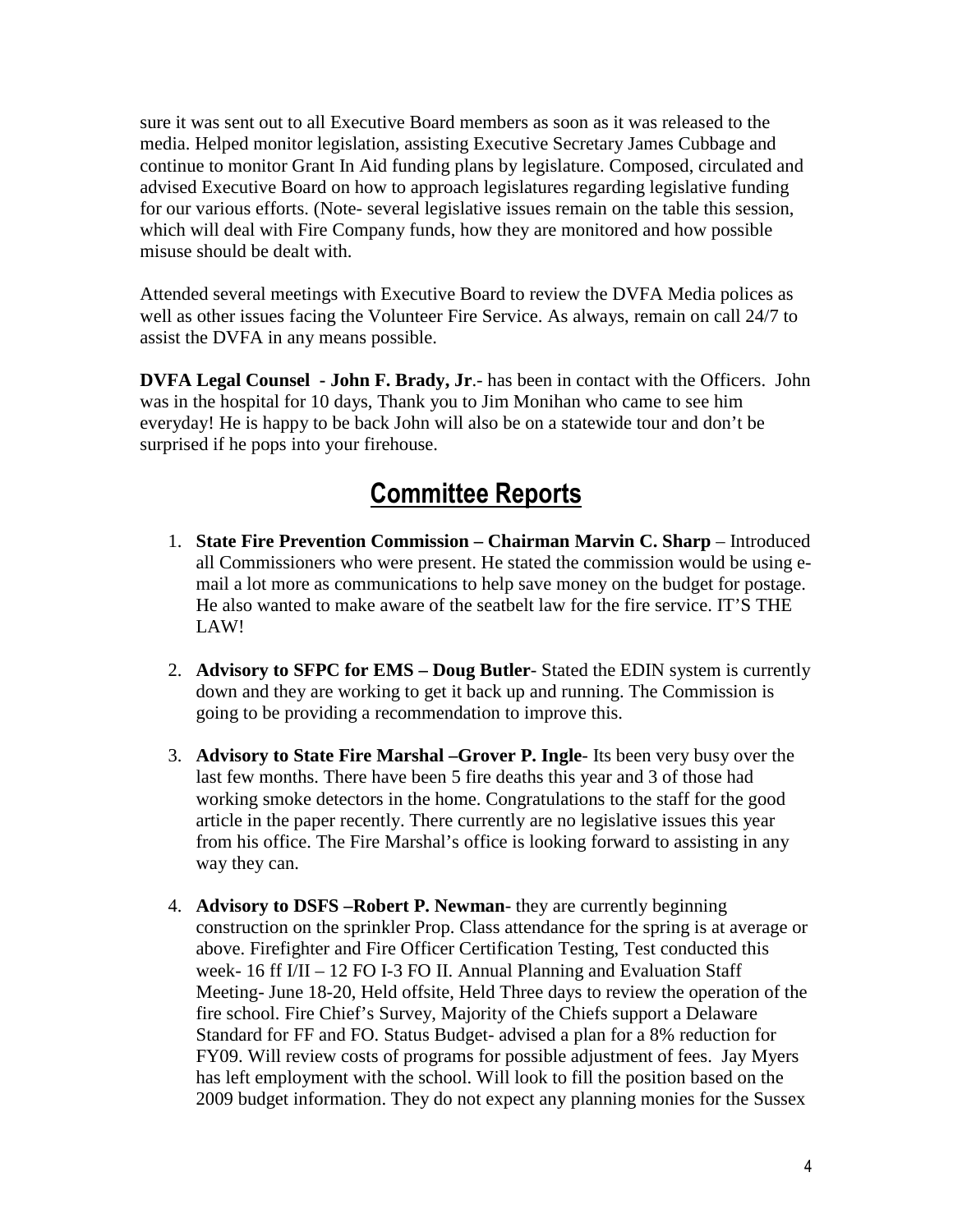Division, however it is very much needed. Fire Officer I to be conducted at the Divisions- this fall.

- 5. **Archives Charles Emerson** As many may have noticed there are several items missing in the display cabinets at the fire school. That's because the Historical Society has these items in their exhibit in NCC. Please come out and see it if you haven't already. Hall of fame nominations are now closed as of this meeting.
- 6. **Critical Incident Stress Lynn Truitt** Everything for conference is set up. The NCC team has a new clinical director due to retirement. Wished everyone a cool and stress free summer.
- 7. **DVFA Conference– Tom D'Alessandro** Advised us that Elmer could not attend due to work. The dates for conference are Sept  $8<sup>th</sup>$ - 13<sup>th</sup>. Sunday through Wednesday are the days for EMS. 3 months from today we will be at conference. And 2 months from today all conference forms are due. ABSOLUTLY NO EXCEPTIONS. July 21 is the next conference committee meeting and everyone is welcome to attend. Please note the memorial service deadline is now August  $8<sup>th</sup>$ also. It's an extension from previous years. PLEASE MAKE SURE YOU HONOR THOSE YOU HAVE LOST. Dates for 2009 are Sept 14-19<sup>th</sup>. Provided Nascar schedule doesn't change. Site Selection will also be meeting and be going out for bids for when the contract us up at the Sheraton.
- 8. **FEMA Grant (Wake up De) Tom Mitten** 9 members of the committee were at the meeting today. Next WUD day is Saturday, November 1, 2008.Robi Robinson suggested that we explore bringing Diabetic Screening services to several fire stations in each county for the Nov. 1st WUD day. Robi will make contact and report back. Our supplier has begun providing a new detector, smaller in size than prior model but at same unit cost. The new model is also packaged 6 to a box, vs. 12 to a box for older model. Based on feedback from attendees at the NFPA Conference, we would do well to focus attention on fire service personnel installing detectors and replacing batteries in residences. Several DE Fire Companies have been doing this but we should consider doing more to promote installation. There is no liability to the Fire Companies for installing detectors or batteries. Having smoke detectors in homes is the law in Delaware. The Safety Bear DVD continues to draw positive reviews and interest around the country. Copies acquired through the grant are being given away free of charge, except for shipping and handling. We are exploring a marketing arrangement to offer the DVD for a fee, with proceeds being divided between the DVFA and the Children's Fire Safety Foundation. Our previous efforts regarding creation of a costume of the "Detecta" smoke detector character from the DVD fell by the wayside and need to be revived. Tom will move this forward and report back. We want to have the character costume ready for fall. We are anxious to find out the status of our grant application and our financial status going forward.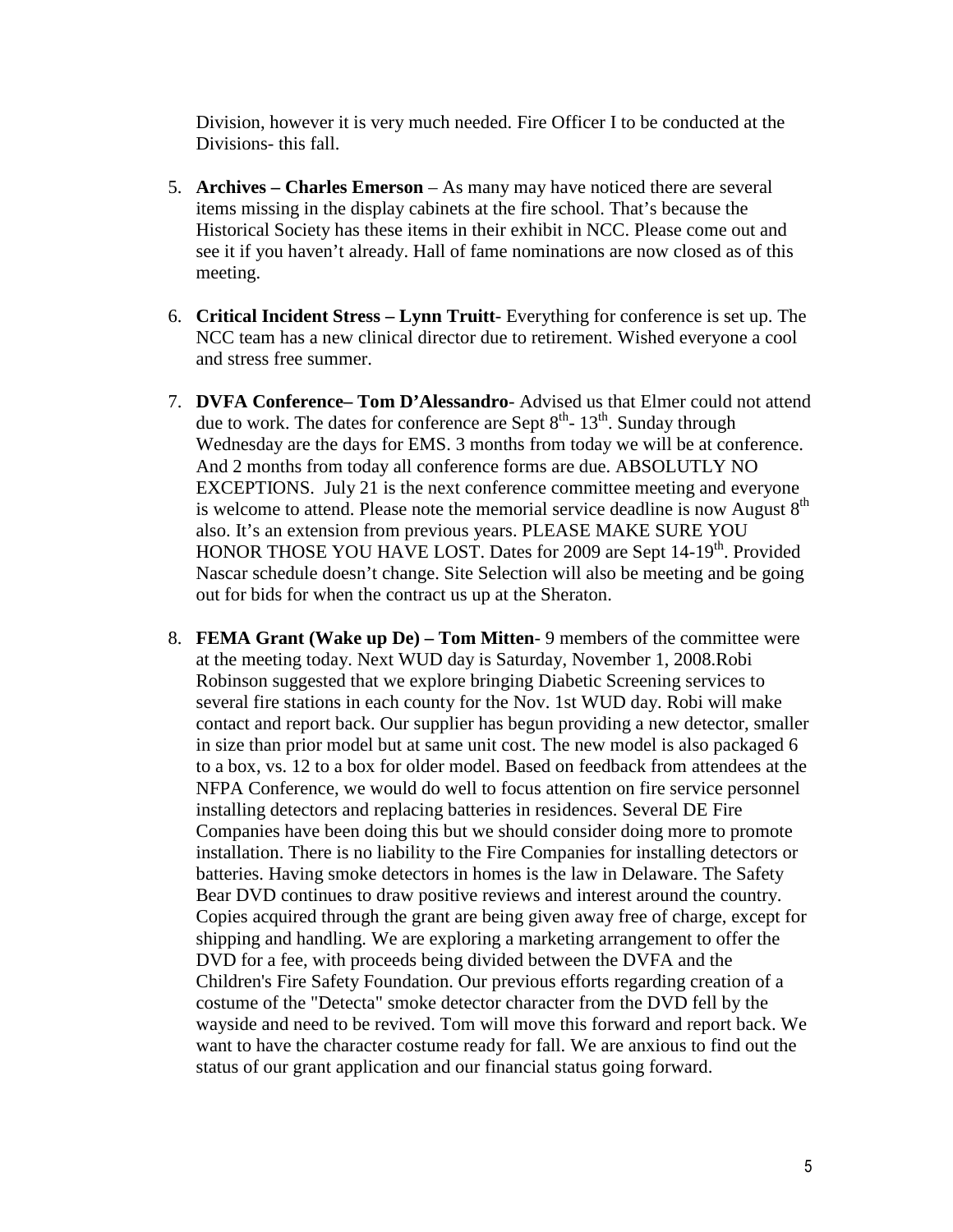- 9. **Finance & Auditing George Pyott** Meeting in August for formulate the new budget. Money is tight. Please put in a request buy July 21, 2008.
- 10. **Fire Corp E. James Monihan** Submitted a grant for 5,000 scholarships. There were 10 winners from all over the Country.
- 11. **Fireman of the Year Carleton Carey** Nothing has been received for firemen of the year! There should be at least one hero in each fire department. More information is available on the web page.
- 12. **Law & Legislative Bruce Ennis** Thanked Executive Secretary for all his support at Legislative hall. HB 329 is a result of Executive order 99 bill did pass the house on April 15th. It's being put in the Senate Agenda. Fire Service survived the first round of cuts for the Joint Finance Committee. The State Treasurer has a new Auditor and is going strike the current writing since they are not political. Currently looking into a new bill for Line of Duty Deaths Benefits for EMTS. As its currently stated Ambulance Attendants are currently covered in Senate Bill 294. This new bill would cover EMTS.
- 13. **Life Safety Guy Hudson** –Most Companies are currently asking, where there Fire Prevention Money is. Well the answer is I Allen Metheny's hands. The State has tried to hang on to that money as long as they could. You should be receiving the money around the first of next week. Please Deposit it ASAP. Please have a fire safe summer.
- 14. **Out of State Coordinators Steve Austin** Reminisced on the Retired DVFA Banner, He remembered walking behind it with 2 other DVFA Members and believes they are the only one's to have marched behind it. Next Wednesday 8:00 Convention Hall at Ocean City looking to go over to the Presidents Council Meeting. The Fundraiser for CFSI is a baseball game. 75.00 includes the social event. Phillies vs Nationals. The International Association of Fire Fighters has advised us the former Congressman Sherwood Boehlert has moved from Utica NY to Rehoboth Beach. Sherry was a former Chairman of the Congressional Fire Service Caucus. We have contacted Chuck Snyder and will make arrangements to ask the Congressman to lunch with the Rehoboth and DVFA Officers and later invite him to the DVFA Luncheon.
- 15. **Scholarship George Kerr** Thanks for the sponsors for the Scholarships. They met in April and had 28 scholarship applications and they picked 19 winners.
- 16. **WMD/Hazmat Joe Leonetti** Sunday is the executive meeting at Fire school. Our meeting starts at 0900. Unfortunately fire school has decided that they are going to test all fire school instructors for FF1 and FF2 that day. So I along with all the other instructors will be testing at 0900.Nothing has changed since our last meeting. We are waiting for DEMA to start ordering the limited equipment for the 07 and the maintenance has started for the 08 year. If anyone has any questions that need to be answered please email me. We have a few small problems and working them out. One was an unauthorized expenditure, which is being looked at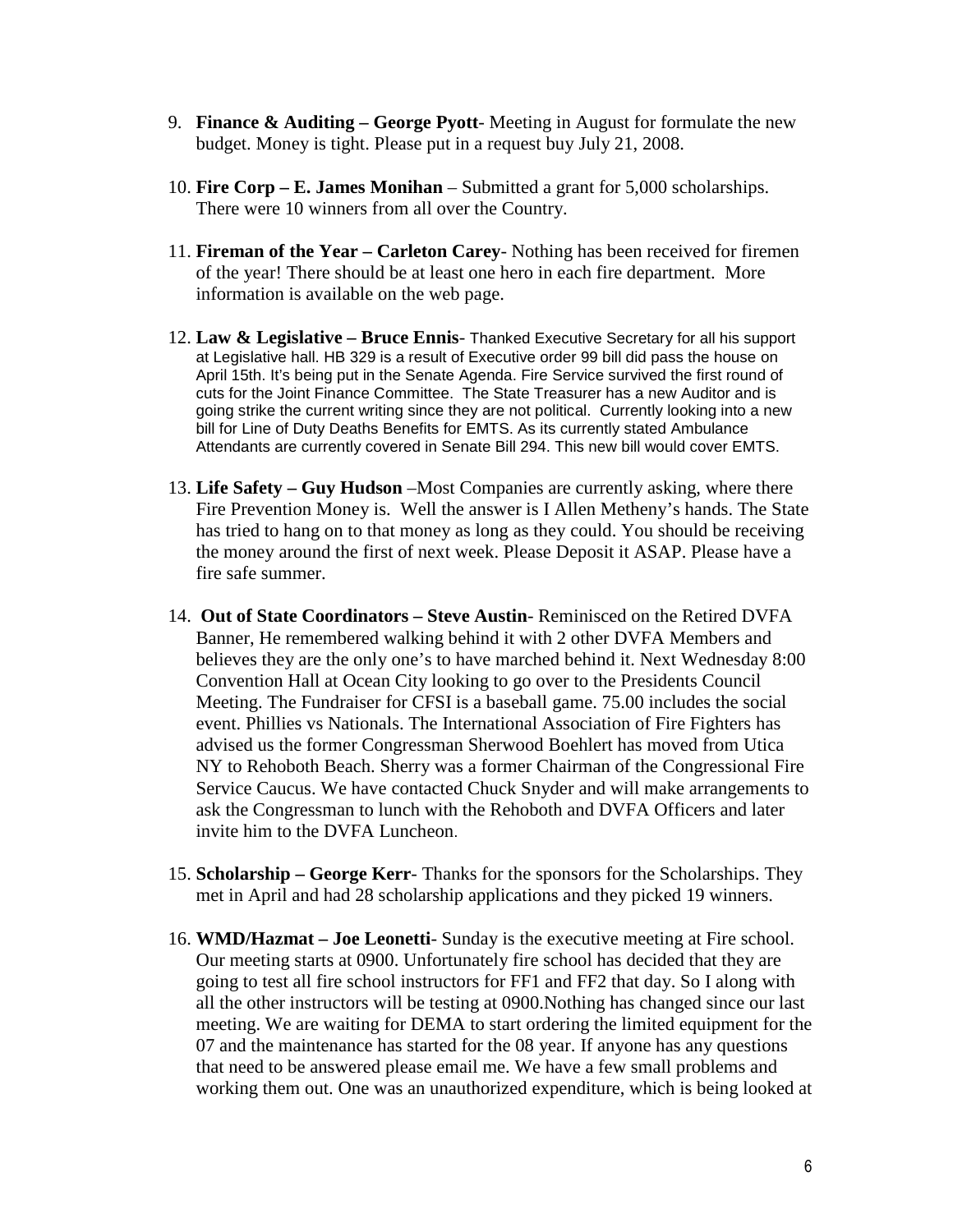as we speak. Hopefully we will receive more money in the coming year, however that may be just some hopeful wishing. I want to meet with Law Enforcement in the next couple of months so we can start looking at combining our caches of equipment.

17. **Web Page – Warren Jones**- It's been 8 months since the development of the new web page. Please remember there is a lot of information and will continue to be a work in progress!

## **18. Recognition of Past Presidents – 1st Vice President Jones**

- [ ] Clarence Schwatka, 26, 1964
- [ ] Emanuel J. Harkins, 14, 1967
- [X] Roland Neeman, 48, 1968
- [ ] Arthur I. Guessford, 24, 1973
- [X] E. James Monihan, 82, 1978
- [X] Raymond H. McCall, 3, 6 & 12, 1979
- [X] Richard E. Ennis, 44, 1980
- [X] John E. Bare, Sr., 76, 1981
- [ ] William G. Walton, Sr. 16, 1982
- [X] Lawrence Mergenthaler, 21, 1985
- [ ] Thomas V. Baker, Sr., 57, 1986
- [ ] Robert Sweetman, 7, 8 & 9, 1988
- [X] M. Frank King, 51, 1989
- [ ] Walton A. Johnson, Jr., 76, 1990
- [ ] Edwin S. Barlow, 20, 1991
- [ ] Elmer B. Steele, 81, 1993
- [ ] Harry E. Warner, Jr., 25, 1994
- [X] J. Allen Metheny, 51, 1995
- [ ] Lynn J. Rogers, 85, 1996
- [X] Joseph W. Hojnicki, Sr., 22, 1997
- [X] Michael H. Vincent, 87, 1999
- [X] Stephen P. Austin, 7, 8 & 9, 2000
- [X] James L. Cubbage, Jr., 45, 2001
- [ ] Dale A. Callaway, 85, 2002
- [ ] Jasper H. Lakey, 15, 2003
- [X] Marvin C. Sharp, 42, 2004
- [X] Raymond T. Stevens, 88, 2005
- [ ] Kennard L. Pyle,  $4 & 24, 2006$
- [X] Alan F. Robinson, Jr., 44, 2007

### President Emeritus

- [X] Louis J. Amabili, 19
- [ ] C. Bryan Bennett, 87
- [ ] J. Benjamin Roy, Jr., 43
- [X] Bruce C. Ennis, 44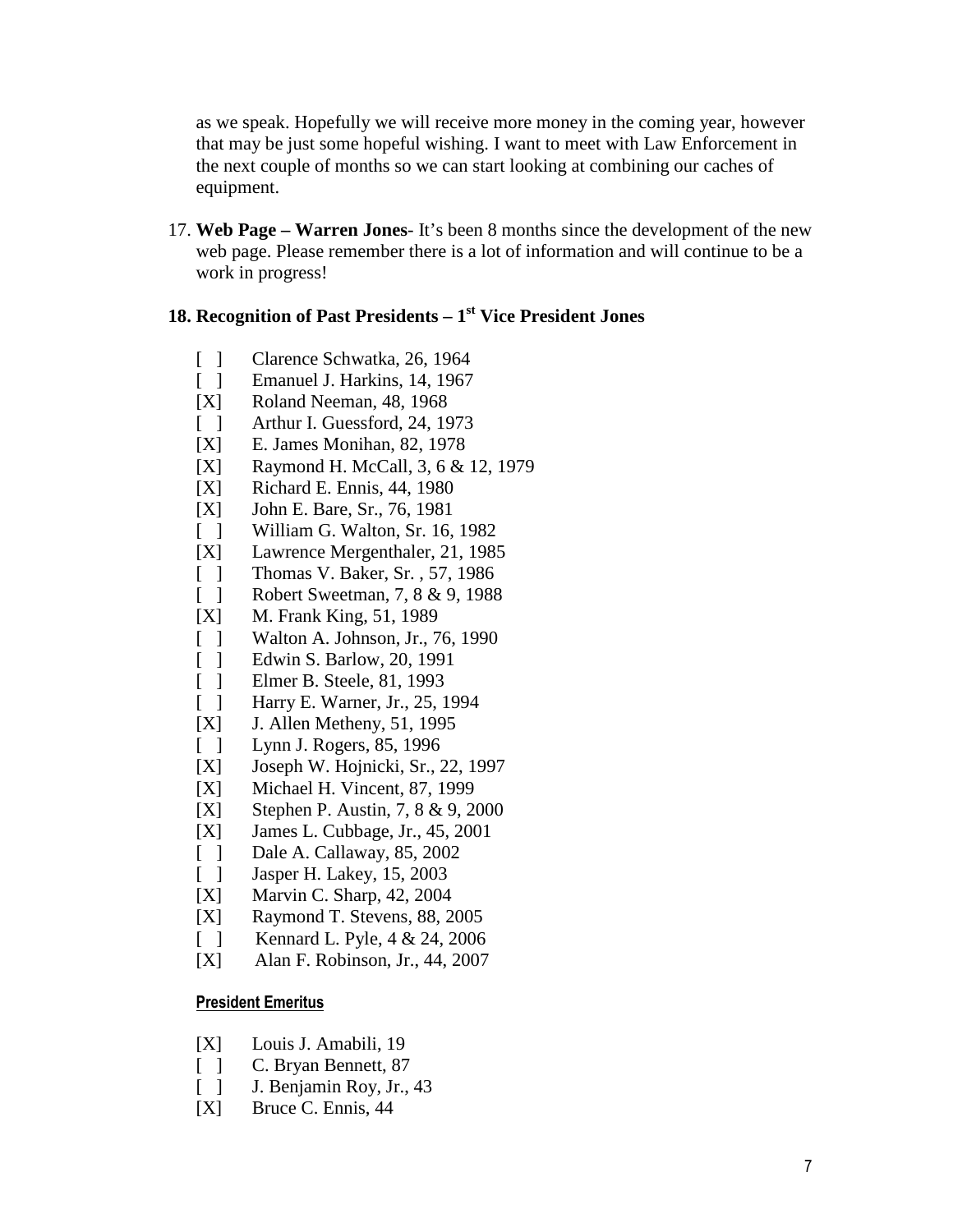### [ ] Joseph R. Biden, Jr.

## Affiliated Organizations/ Agency Representatives

## **State Fire Chiefs: John Fox, Vice President**

June  $26<sup>th</sup>$  at Slaughter Beach is the next meeting. August  $8<sup>th</sup>$  is also the deadline for the Fire Chief's Award to be given at Conference.

## **State Fire Police: John E. Bare, President**

More information about the move over law will be at the next Executive Committee meeting. August 12 in Selbyville is the next State Fire Police Meeting.

Opened up Membership to private Ambulance Companies. Still looking for EMS Coverage during conference if anyone is interested contact Jean Forest. Next State meeting during Wednesday Banquet, nothing formal, nomination and install officers.

**National Volunteer Fire Council: E. James Monihan, Delegate**  Met in January and will be meeting again in August.

**State Emergency Response Commission: Bruce C. Ennis, Delegate**  Will be meeting next week.

# **Communications**

The following (18) eighteen communications were received and are summarized by the Executive Secretary:

- Letter from the Kent County Fire Police Association opposing the proposal of the Dover Fire Department on the use of Blue Lights.
- Letter from Chairman Sharp, SFPC advising that they will be polling the fire departments in regards to oversight instead of the DVFA proposal for the establishment enforcement policies
- Copy of a letter from the Hartly Fire Company endorsing J. Allen Metheny, Sr. for Office of Treasure of the DVFA
- Letter from the Milton Fire Department endorsing William Tobin for the Office of Second Vice President of the DVFA
- Letter from the Roxana Vol. Fire Co. endorsing Rich Toulson for the position of DVFA Three Year Director from Sussex County

## **State Ambulance Association: P.J. Gosch, 2nd Vice President**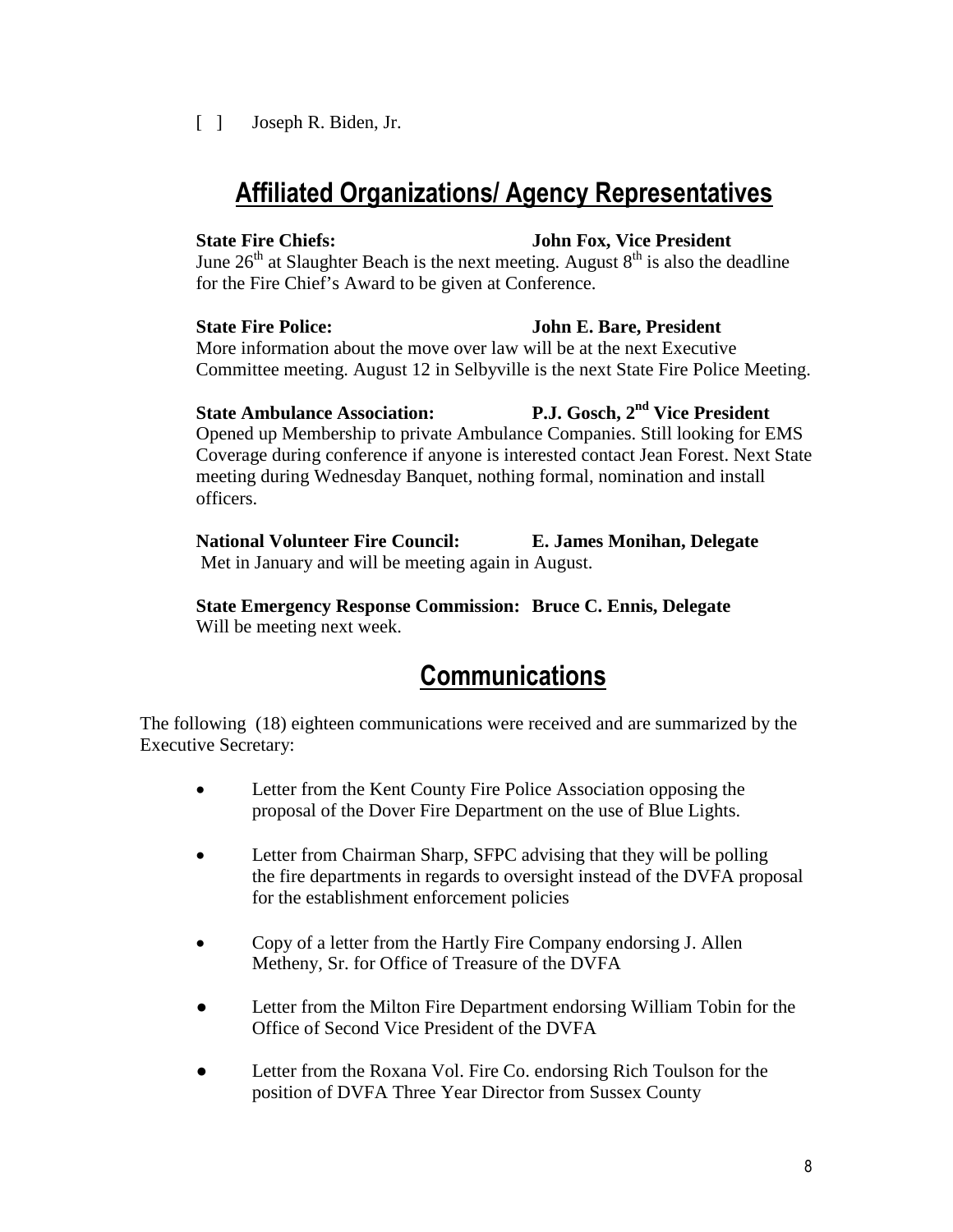- Thank you letter from the NFFF for our recent donation
- Letter from Delmarva Power advising that they were sponsoring three \$1500 scholarships
- Letter from the LADVFA inviting the Officers to their Executive Meeting on May 5, 2008 at Cheswold
- Copy of a letter from Christiana Fire Co to Blue Shield of Delaware requesting an increase in ambulance transport fees
- Letter from the DEMA in regards to FY-05 procurements
- Thank you letter from the Delaware Community Foundation for our donation the Thurman & Hilda Adams Charitable Fund
- Invitation to the Sussex County 2008 EMS Awards Banquet
- Invitation to the Bethany Beach Fire Company Ambulance Agreement Signing May 8.2008
- Invitation to the Burn Foundation Golf Tournament
- Thank you note from DVFA PP M. Frank King for all of the cards, calls and visits during his recent illness
- Letter from DVFA PP Walton Johnson in regards to a replacement tag
- Invitation to the Officers for the events at the MSFA Convention in Ocean **City**
- Thank you note from DVFA PP Joseph W. Hojnicki for all of the cards, calls and visits during his recent illness

*Motion by James Cubbage to accept communications and spread them upon the minutes. Seconded by Tom Mitten, Motion Carried.* 

# OLD BUSINESS

*By Law Change, changing the term of the Immediate Past President, Motion by Charlie Frampton, to be brought up at the present time Seconded by Joe Zeroles. Motion Carred.* 

*Voice Vote to accept the bylaw change, passed. Motion Carried*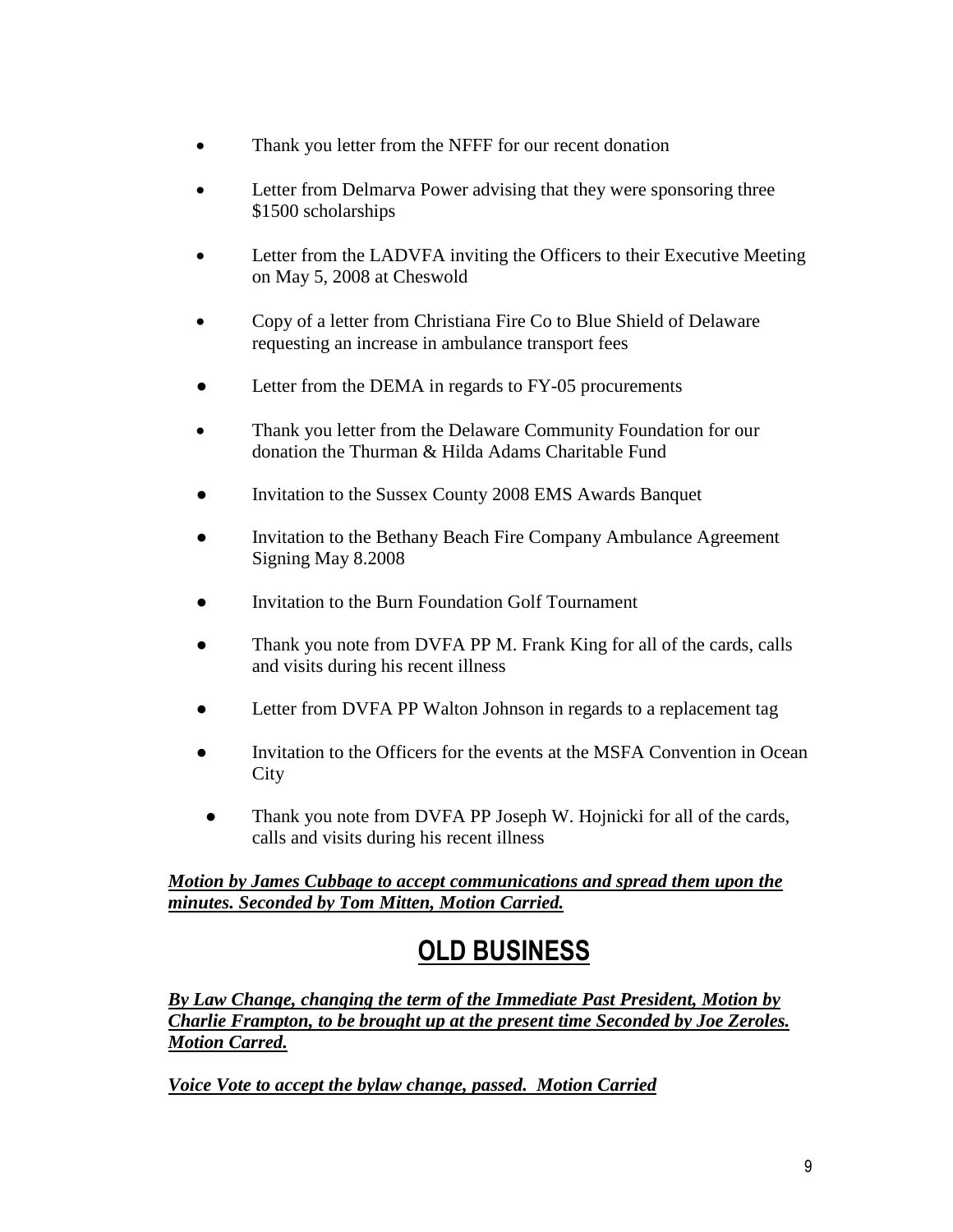## NEW BUSINESS

First Vice Present Jones Appointment of the Scholarship Committee. He thanked the committee for all they do. He stated he would be keeping the same committee with one new appointment. He would like to Appoint Vice President Wilson to the committee.

*Motion by James Monihan, Seconded Joe Day that the DVFA bestow an Honorary Life Membership to Kevin Smith. Motion Carried.*

*Motion by Tom D'Alessandro, Seconded by Tom Mitten that the DVFA Approve the proposal for the promoting and marketing the SafeTBear DVD' Motion Carried*

*Motion James Cubbage, Seconded by Dean Simpson that DVFA endorse the change to ICC Code requiring Residential Fire Sprinklers and send a Resolution in favor of same to the ICC. Motion Carried*

## PAYMENT OF BILLS

Treasurer Metheny read bills.

*Motion to pay the bills by Tom D'Alessandro, Seconded by Charlie Boyer. Motion Carried.*

# GOOD OF THE ASSOCIATION

John Fox Stated the Charity Gold outing will be on June  $26<sup>th</sup>$  at 20.00 a head. They too will be honoring Kevin Smith at the Conference.

Wake Up Delaware workshop in NCC. Call Tom Mitten with Any questions. Sat is Fire Service Day at Wilmington Blue Rocks. Tickets are 12.00 a person and there will be a BBQ. Activities start at 1:00 and game starts at 6:00. Call 888- 2015 for tickets

June  $28<sup>th</sup>$  9-9:30 Ellendale Open house.

Presidents and Chiefs Meeting on June 10, 2008 here at the fire school. Chiefs and Presidents need to attend. If you cannot attend please send a representative.

Mr. & Mrs. Smith Brought a new Fire Fighter into the world.

P.S.O.B. # for line of duty death for Joe Evans. It took 3 years and 9 months.